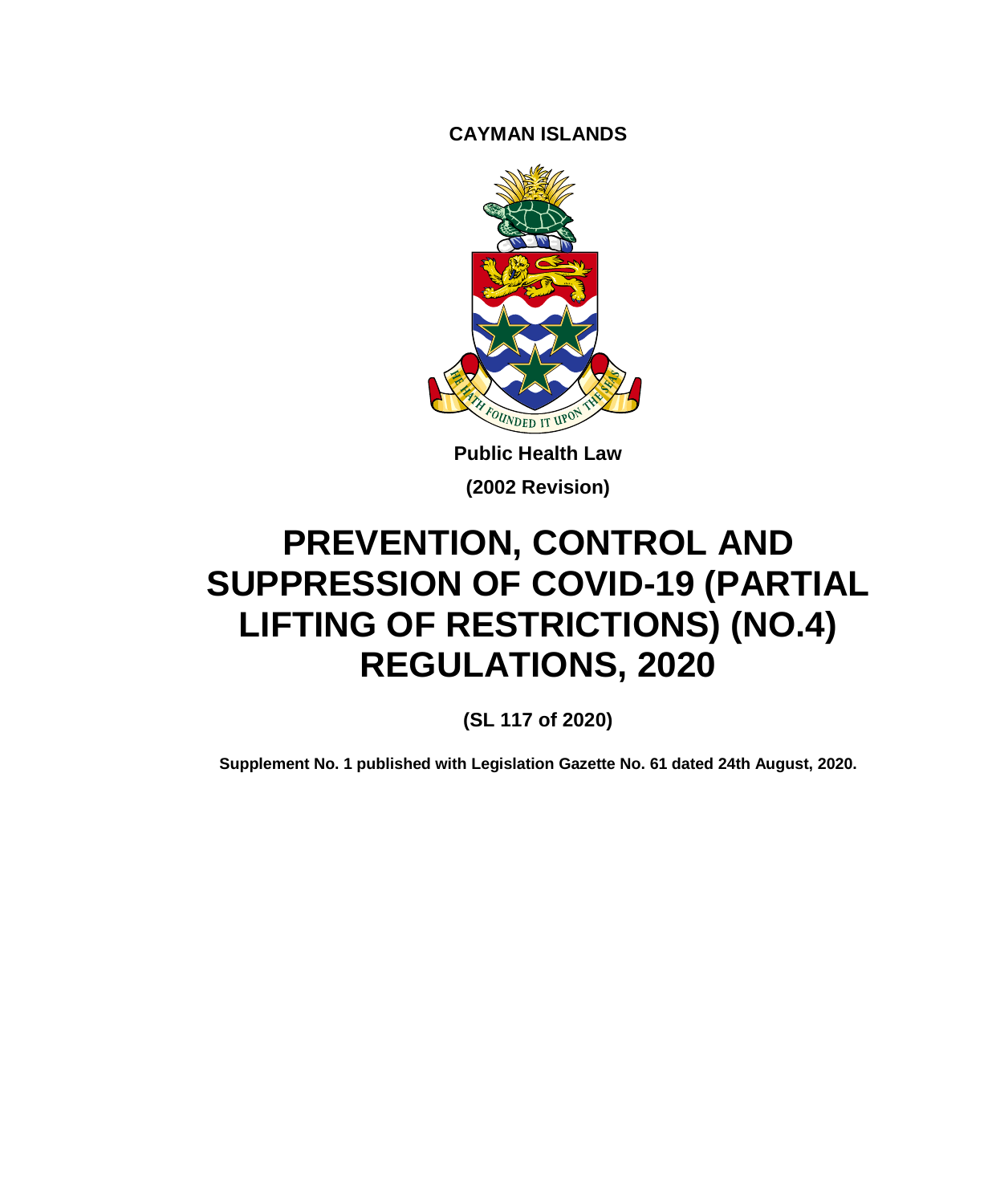# **PUBLISHING DETAILS**

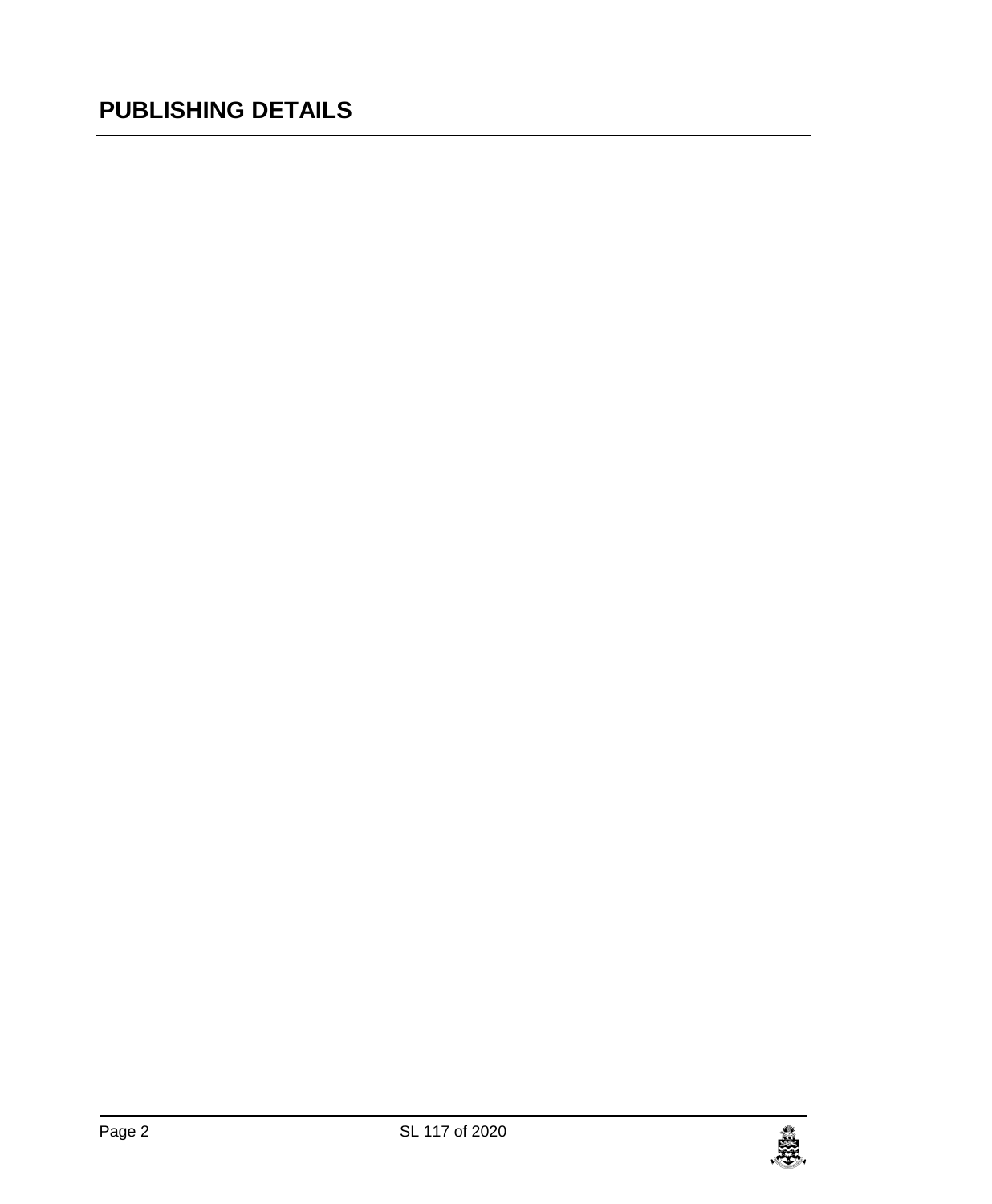## **CAYMAN ISLANDS**



**(2002 Revision)**

# **PREVENTION, CONTROL AND SUPPRESSION OF COVID-19 (PARTIAL LIFTING OF RESTRICTIONS) (NO.4) REGULATIONS, 2020**

**(SL 117 of 2020)**

## **Arrangement of Regulations**

| Regulation     |                                                                                   | Page |
|----------------|-----------------------------------------------------------------------------------|------|
| $\mathbf{1}$ . |                                                                                   |      |
| 2.             |                                                                                   |      |
| 3.             |                                                                                   |      |
| 4.             |                                                                                   |      |
| 5.             |                                                                                   |      |
| 6.             |                                                                                   |      |
| 7.             |                                                                                   |      |
| 8.             |                                                                                   |      |
| 9.             |                                                                                   |      |
| 10.            |                                                                                   |      |
| 11.            |                                                                                   |      |
| 12.            |                                                                                   |      |
| 13.            | Repeal of the Prevention, Control and Suppression of Covid-19 (Partial Lifting of |      |
| 14.            |                                                                                   |      |

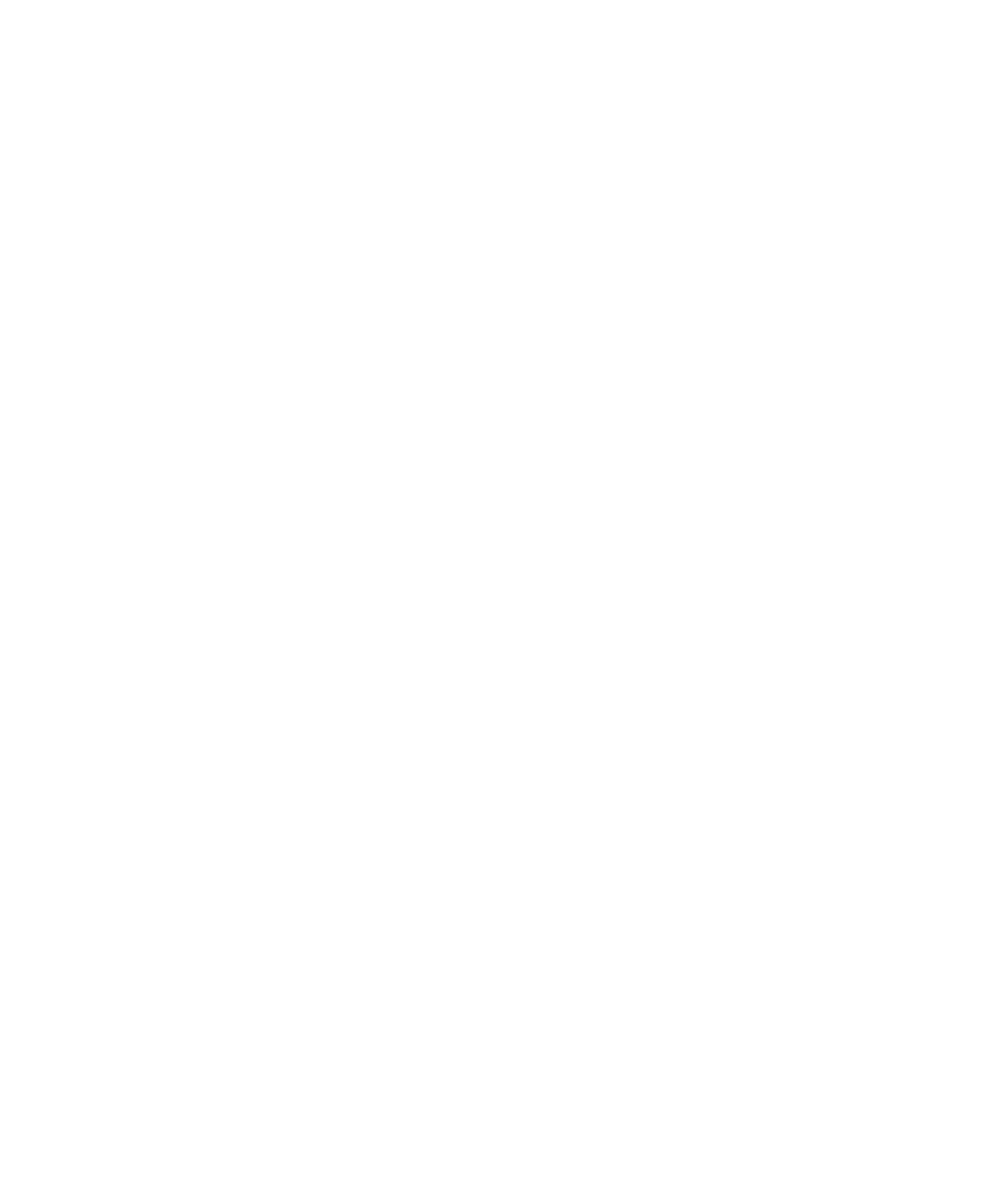## <span id="page-4-0"></span>**CAYMAN ISLANDS**



**(2002 Revision)**

# **PREVENTION, CONTROL AND SUPPRESSION OF COVID-19 (PARTIAL LIFTING OF RESTRICTIONS) (NO.4) REGULATIONS, 2020**

**(SL 117 of 2020)**

In exercise of the powers conferred by section 34 of the Public Health Law (2002 Revision) the Cabinet makes the following Regulations —

#### **1. Citation and commencement**

- **1**. (1) These Regulations may be cited as the Prevention, Control and Suppression of Covid-19 (Partial Lifting of Restrictions) (No.4) Regulations, 2020.
	- (2) These Regulations come into force on 25th August, 2020.

#### <span id="page-4-1"></span>**2. Definitions**

**2**. In these Regulations —

**"festive ceremony**" means a ceremony to celebrate a locally recognised religious event or a public general holiday and includes an agricultural show;

**"public place**" means any highway, street, public park or garden, any sea beach and any public bridge, road, lane, footway, square, court, alley or passage, whether a thoroughfare or not; and includes any open space and any premises to which, for the time being, the public have or are permitted to have access, whether on payment or otherwise; and

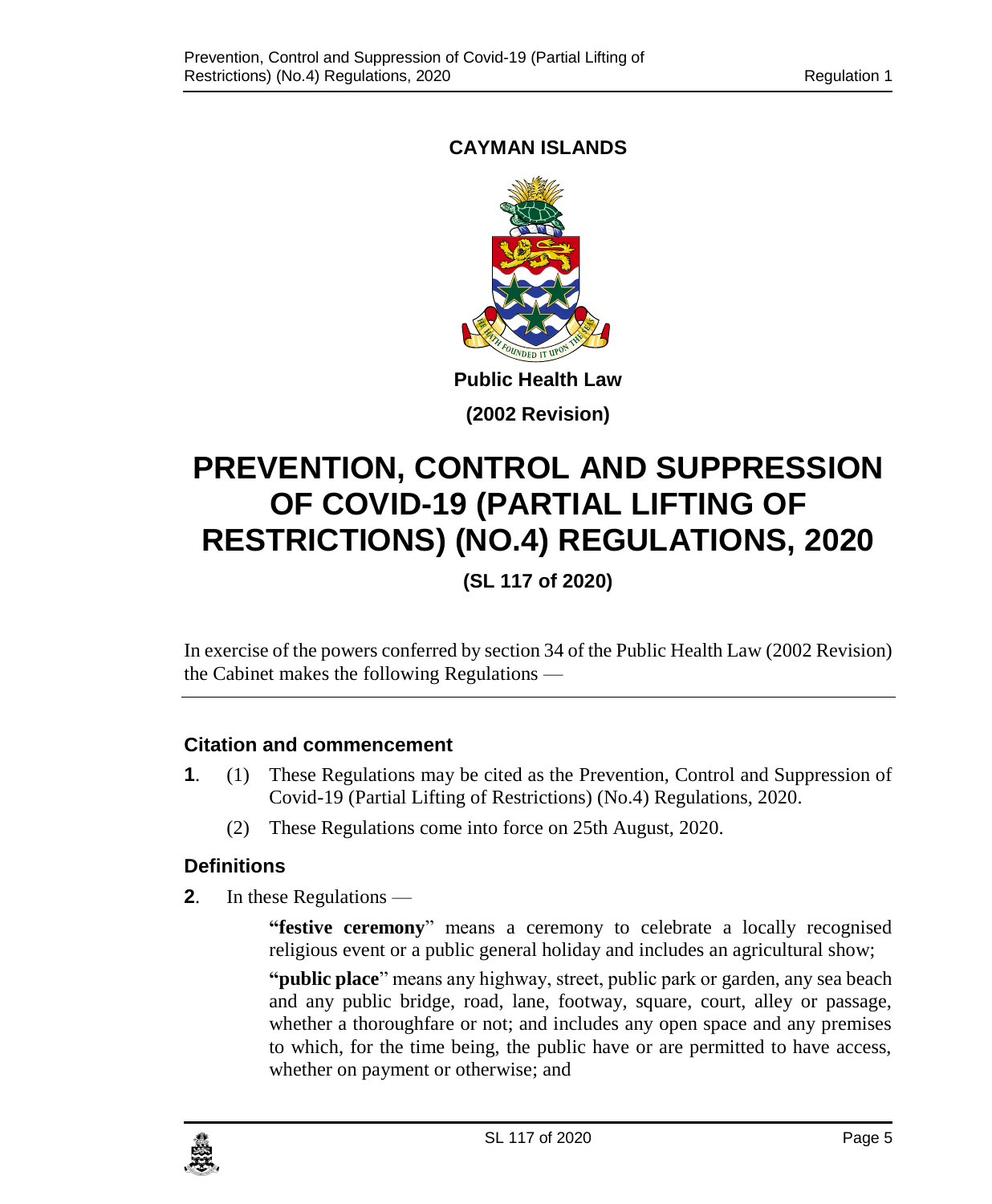"**virus**" means the virus known as SARS-CoV-2 which causes the disease known as Covid-19.

#### <span id="page-5-0"></span>**3. Definition of public meetings**

- **3**. (1) In these Regulations "**public meeting**" means a gathering of more than two hundred and fifty persons in any public place, other than in a business office or place of business, for the purposes of engaging in the activities specified in paragraph (2).
	- (2) The activities to which paragraph  $(1)$  relates are as follows
		- (a) leisure, recreational or spiritual activities including those organised by service clubs, faith-based organisations, community organisations and civic organisations;
		- (b) parades and social activities related to such parades, including carnivals, stage shows and parties;
		- (c) concerts;
		- (d) conventions;
		- (e) conferences;
		- (f) graduations; and
		- (g) fundraisers.
	- (3) For the purposes of the definition of "public meeting", "**person**" does not include a person employed to provide the activities specified in the definition of "public meeting".

#### <span id="page-5-1"></span>**4. Public meetings - exemptions**

- **4**. The definition of "public meeting" in regulation 3 does not extend to any activity in the following public places —
	- (a) establishments, any type of institution including educational institutions, places of business and organisations including cinemas and theatres; and
	- (b) any church which can accommodate more than two hundred and fifty persons.

#### <span id="page-5-2"></span>**5. Wearing of masks**

- **5**. (1) Subject to paragraph (2), a person over the age of two years old who is indoors at a public place may cover his or her mouth and nose with a mask or cloth face covering but is not required to do so.
	- (2) Notwithstanding paragraph  $(1)$ , the owner or operator of
		- (a) a health care facility;
		- (b) a residential home care facility;
		- (c) a prison or place of detention;

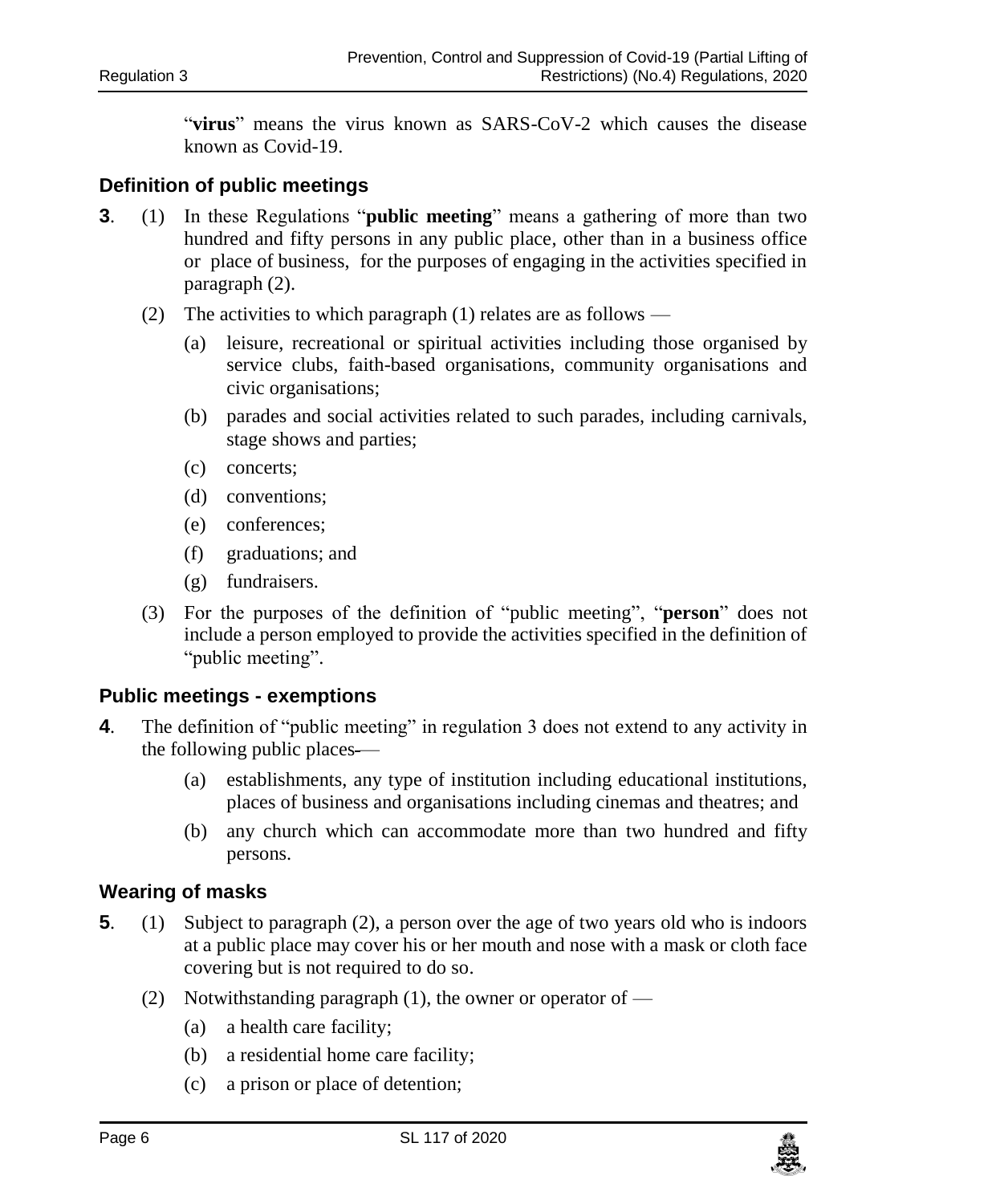- (d) an airport; or
- (e) such other public place as may be specified by notice by the Medical Officer of Health,

may require that any person who visits any of such places shall wear a mask and a person who refuses to do so shall be refused entry.

- (3) The Medical Officer of Health shall issue written guidance on the use of masks or cloth face coverings by children between the ages of two and ten years old.
- (4) An owner or operator of a public place shall not refuse entry to a person on the grounds either that the person —
	- (a) is wearing a mask or cloth covering; or
	- (b) subject to paragraph (2), is not wearing a mask or cloth face covering.
- (5) The notice under paragraph (2)(e) and the guidance under paragraph (3) shall be published in the *Gazette*, in any other official Government website or official means of communication.
- (6) This regulation is subject to regulation 10.

#### <span id="page-6-0"></span>**6. Prohibition on holding of public meeting, procession or festive ceremony**

- **6**. (1) Subject to regulation 3(1), for the purposes of preventing, controlling and suppressing the spread of the virus, no person shall hold any public meeting, procession or festive ceremony unless permitted by regulations.
	- (2) A person who contravenes paragraph (1) commits an offence and is liable on conviction to a fine of one thousand dollars and to imprisonment for six months.

#### <span id="page-6-1"></span>**7. Restriction on certain activities and operations**

- **7**. (1) For the purposes of preventing, controlling and suppressing the spread of the virus in the Islands, no person shall —
	- (a) host or attend a wedding which hosts more than two hundred and fifty persons other than the bride, bridegroom, official witnesses and the marriage officer; or
	- (b) host or attend a funeral where there are more than two hundred and fifty persons other than six pallbearers, at least one officiant and essential mortuary staff.
	- (2) A person who contravenes paragraph (1) commits an offence and is liable on conviction to a fine of one thousand dollars and to imprisonment for six months.

#### <span id="page-6-2"></span>**8. Restriction on visitation**

**8**. With the exception of —

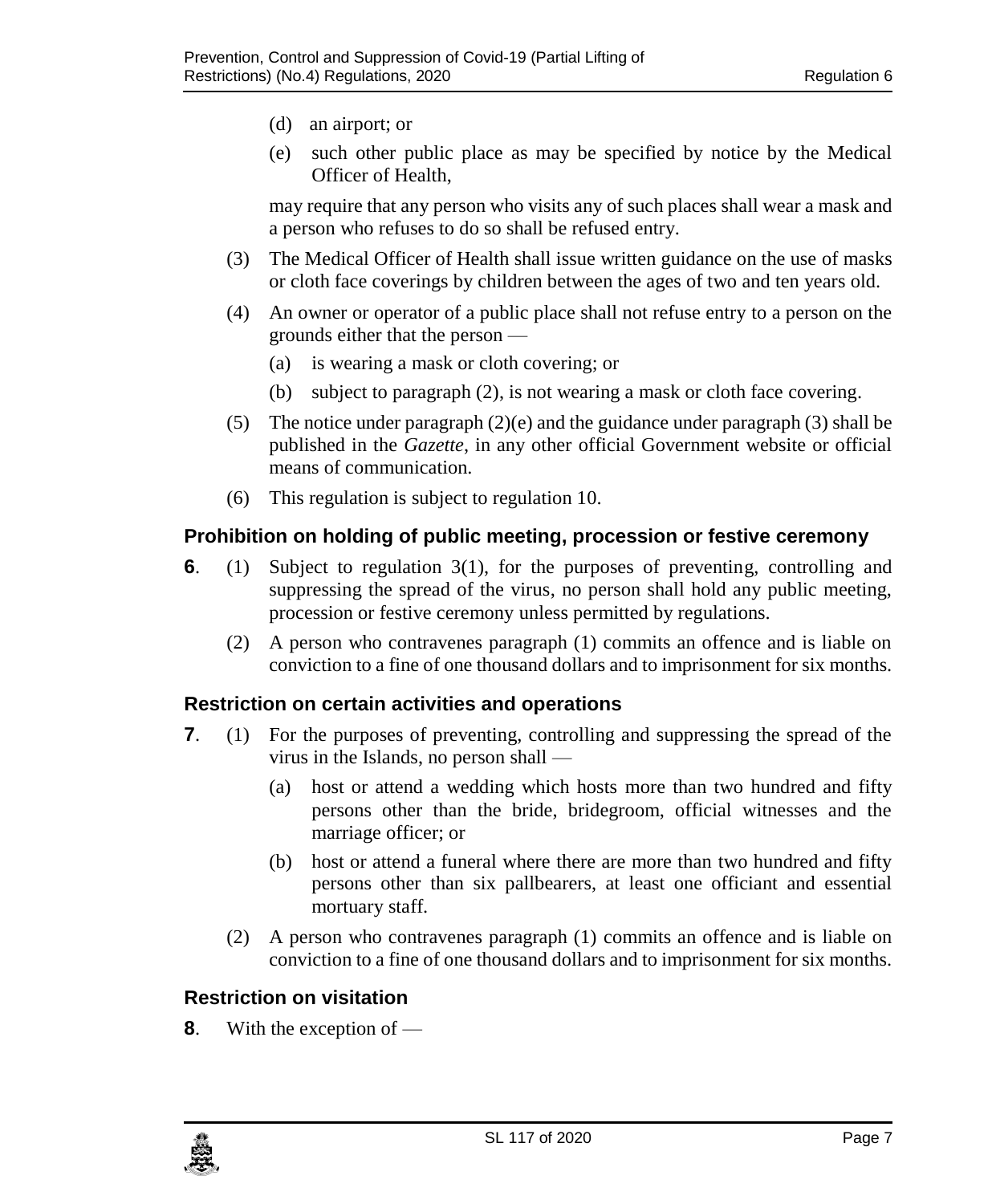- (a) the Medical Officer of Health or a person authorized by the Medical Officer of Health for the purposes of surveillance or management of a person in quarantine or isolation; or
- (b) a person who has the written permission of the Medical Officer of Health,

no person shall visit or be permitted to visit a place or a facility of quarantine or isolation, or a person in a place or a facility of quarantine or isolation.

- (2) Subject to paragraph (3), a person under paragraph  $(1)(b)$  shall comply with the directions of the manager of the place or facility of quarantine or isolation in relation to the use of personal protective equipment in the place or facility of quarantine or isolation.
- (3) Where the place or facility of quarantine or isolation is a person's place of residence, a person under paragraph (1)(b) shall comply with the directions of the Medical Officer of Health in relation to the use of personal protective equipment in the place of residence being visited.
- (4) Subject to paragraph (5), a person who wishes to visit a health care facility shall comply with the directions of the manager of the health care facility in relation to the use of personal protective equipment in the health care facility.
- (5) Where a person wishes to visit a patient who has tested positive for the virus and who is in a health care facility the person who wishes to visit the patient shall —
	- (a) only visit or be permitted to visit that patient with the written permission of the Medical Officer of Health; and
	- (b) comply with the directions of the manager of the health care facility in relation to the use of personal protective equipment in the health care facility.
- (6) A person who wishes to visit a residential home care facility in Grand Cayman or Cayman Brac shall —
	- (a) be tested for the virus within three days prior to the date of the intended visit; and
	- (b) only visit or be permitted to visit after such test has been declared to be negative by the Medical Officer of Health.
- (7) A person who wishes to visit a detainee in a prison or place of detention must be a relative of the detainee and shall —
	- (a) be tested for the virus within three days prior to the date of the intended visit; and
	- (b) only visit or be permitted to visit after such test has been declared to be negative by the Medical Officer of Health.
- (8) A person under paragraph  $(7)$  shall comply with —

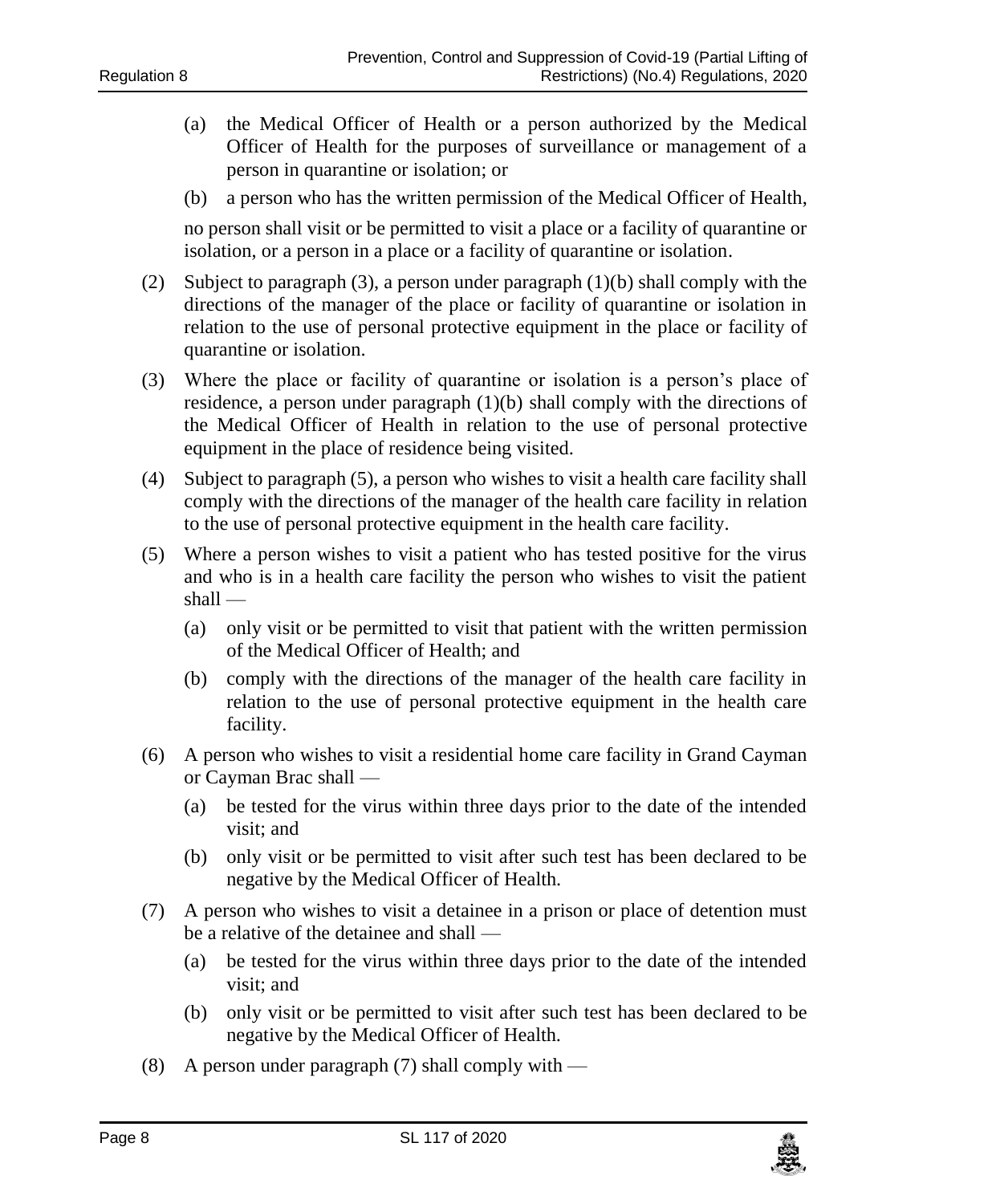- (a) the directions of the Director of Prisons in relation to the use of personal protective equipment in the prison; and
- (b) the directions of the Medical Officer of Health in relation to the use of personal protective equipment in the place of detention.
- (9) For the purposes of this regulation —

"**a person authorized by the Medical Officer of Health**" includes the Director of the Sister Islands Health Services, where the Director of the Sister Islands Health Services is authorized by the Medical Officer of Health;

"**manager**", in relation to a place or facility of quarantine or isolation or a health care facility, includes the owner; and

"**relative**", in relation to a detainee in a prison or place of detention, means the detainee's —

- (a) spouse;
- (b) child;
- (c) parent or legal guardian;
- (d) brother or sister;
- (e) grandparent;
- (f) grandchild; or
- (g) friend.
- (10) A person who contravenes paragraph  $(1)$ ,  $(2)$ ,  $(3)$ ,  $(4)$ ,  $(5)$ ,  $(6)$ ,  $(7)$  or  $(8)$  commits an offence and is liable on conviction to a fine of one thousand dollars and to imprisonment for six months.

#### <span id="page-8-0"></span>**9. Exercise and sports**

- **9**. (1) A person may exercise at any time but shall be subject to the public meeting requirements in these Regulations.
	- (2) Sports shall be permitted provided that no more than two hundred and fifty persons shall be permitted at any time as spectators or as participants of the relevant sport.
	- (3) A person who contravenes paragraph (1) or an organiser of a sporting event who contravenes paragraph (2) commits an offence and is liable on conviction to a fine of one thousand dollars and to imprisonment for six months.

#### <span id="page-8-1"></span>**10. Public Transport**

- **10**. (1) An operator of a taxi or an omnibus shall only drive such taxi or omnibus on the condition that all persons, including the driver of the taxi or omnibus, shall wear masks or cloth face coverings when in the taxi or omnibus.
	- (2) A person who contravenes paragraph (1) commits an offence and is liable on conviction to a fine of one thousand dollars and to imprisonment for six months.

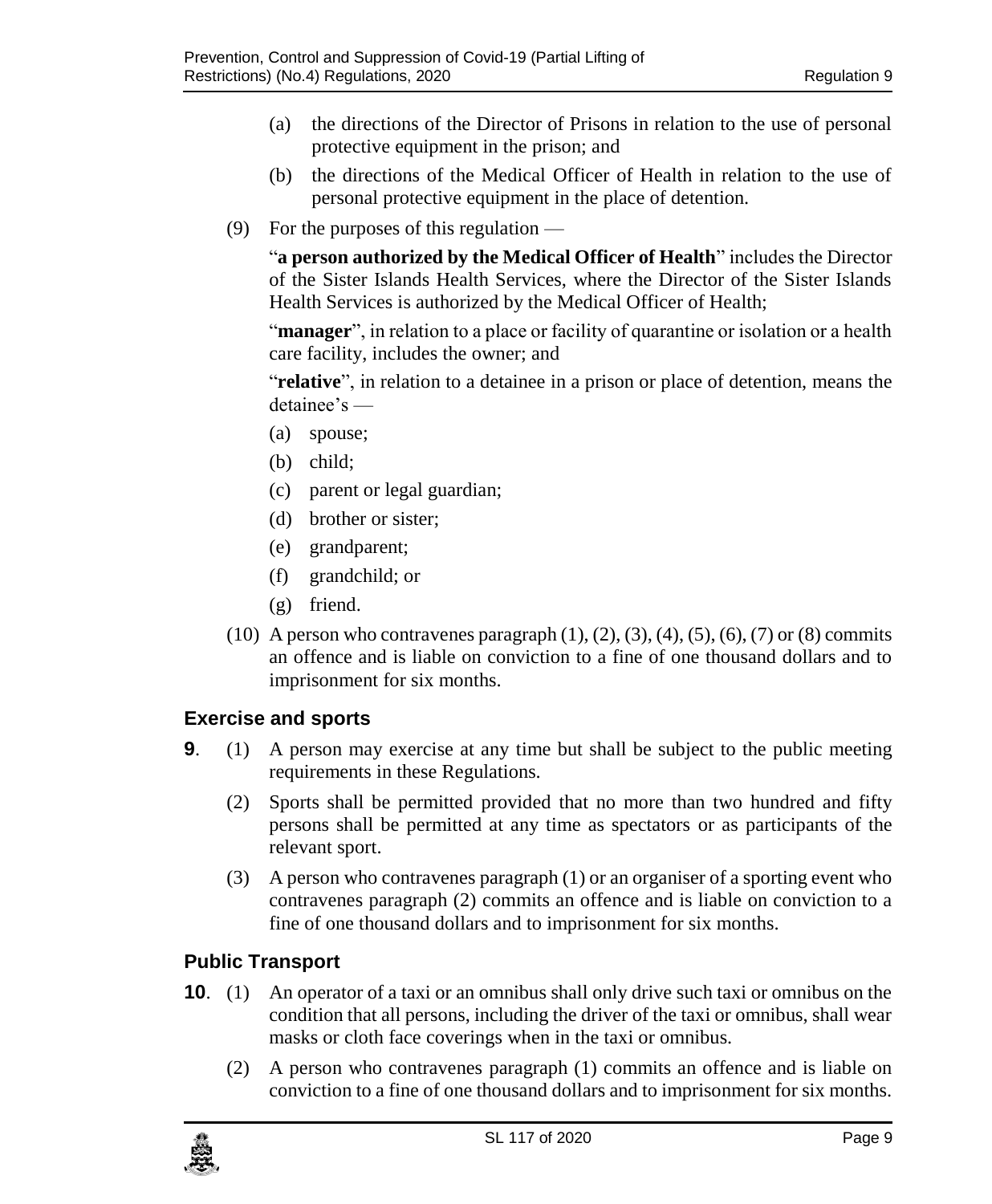(3) For the purpose of this regulation —

"**omnibus**" includes a school vehicle; and

"**school vehicle**" means a vehicle used for the conveyance of school children for hire or reward.

#### <span id="page-9-0"></span>**11. Scuba diving and snorkelling in the Islands**

- **11**. (1) A person who wishes to rent scuba or snorkelling equipment to a customer for a scuba diving or snorkelling activity, including for training in scuba diving or snorkelling, shall comply with the following requirements -
	- (a) the person shall, prior to renting any shared scuba or snorkelling equipment, register with the Department of Environmental Health, for the purposes of monitoring and ensuring compliance with this regulation;
	- (b) the person shall ensure that all shared scuba and snorkelling equipment is cleaned each day using an agent approved for use against the virus by the Director of Environmental Health of the Department of Environmental Health;
	- (c) where the person rents any shared scuba equipment to a customer, the person shall not rent the same shared scuba equipment to another customer until three days has elapsed; and
	- (d) the person shall comply with the written guidelines issued by the Director of Environmental Health of the Department of Environmental Health under paragraph (3).
	- (2) Paragraph (1) does not apply to dive tanks.
	- (3) For the purposes of preventing, controlling and suppressing the spread of the virus, the Director of Environmental Health of the Department of Environmental Health shall issue written guidelines on the use of shared scuba or snorkelling equipment, including a list of agents approved for use against the virus.
	- (4) The guidelines under paragraph (3) shall be published in the *Gazette*, in any other official Government website or official means of communication**.**
	- (5) A person who contravenes paragraph (1) commits an offence and is liable on conviction to a fine of one thousand dollars and to imprisonment for six months.

#### <span id="page-9-1"></span>**12. Prohibition on use of hookah, shisha pipes or water pipes**

- **12.** (1) An owner or operator of a business shall not use or permit the use of a hookah, shisha pipe or water pipe at the place of business.
	- (2) A person who contravenes paragraph (1) commits an offence and is liable on conviction to a fine of one thousand dollars and to imprisonment for six months.